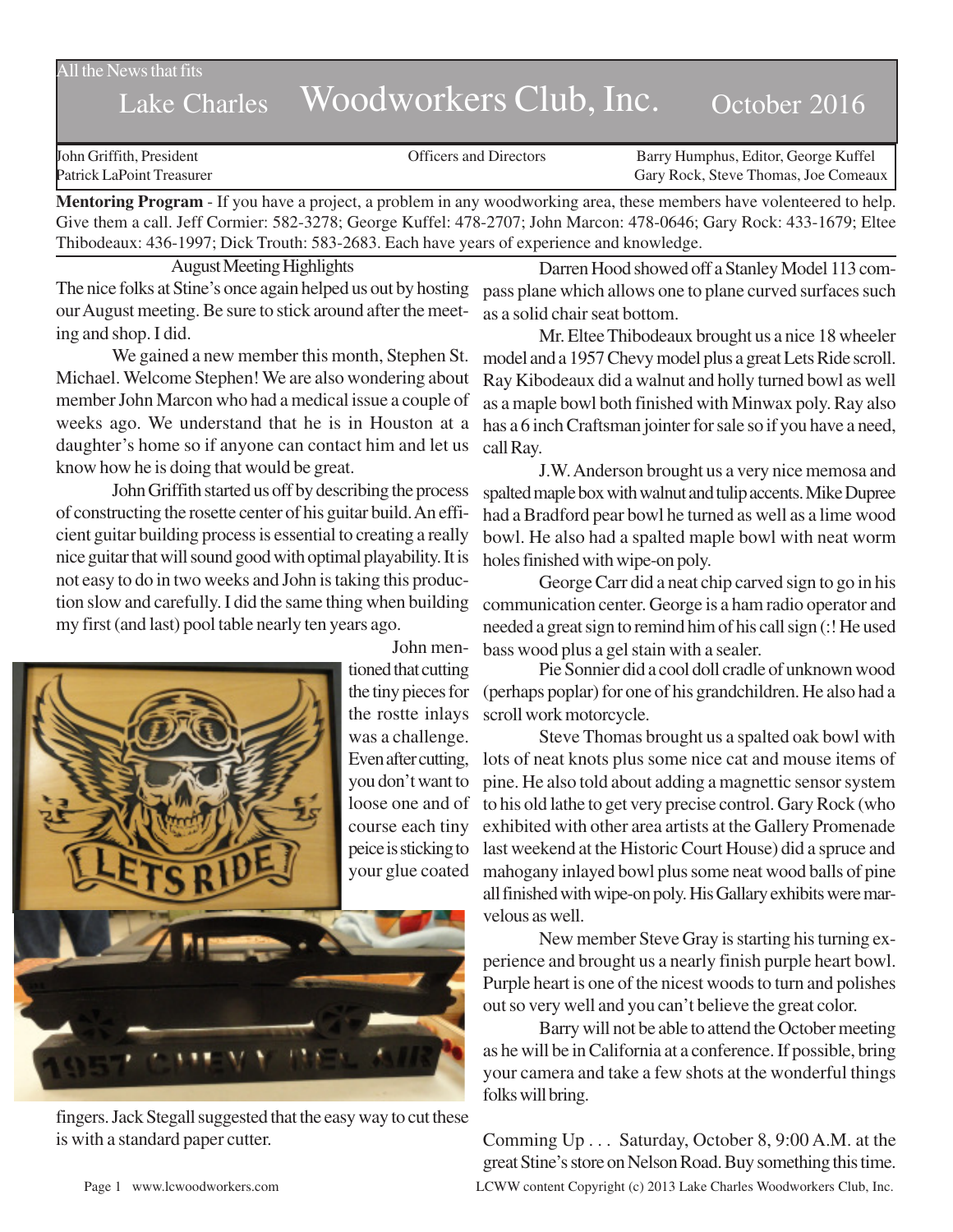







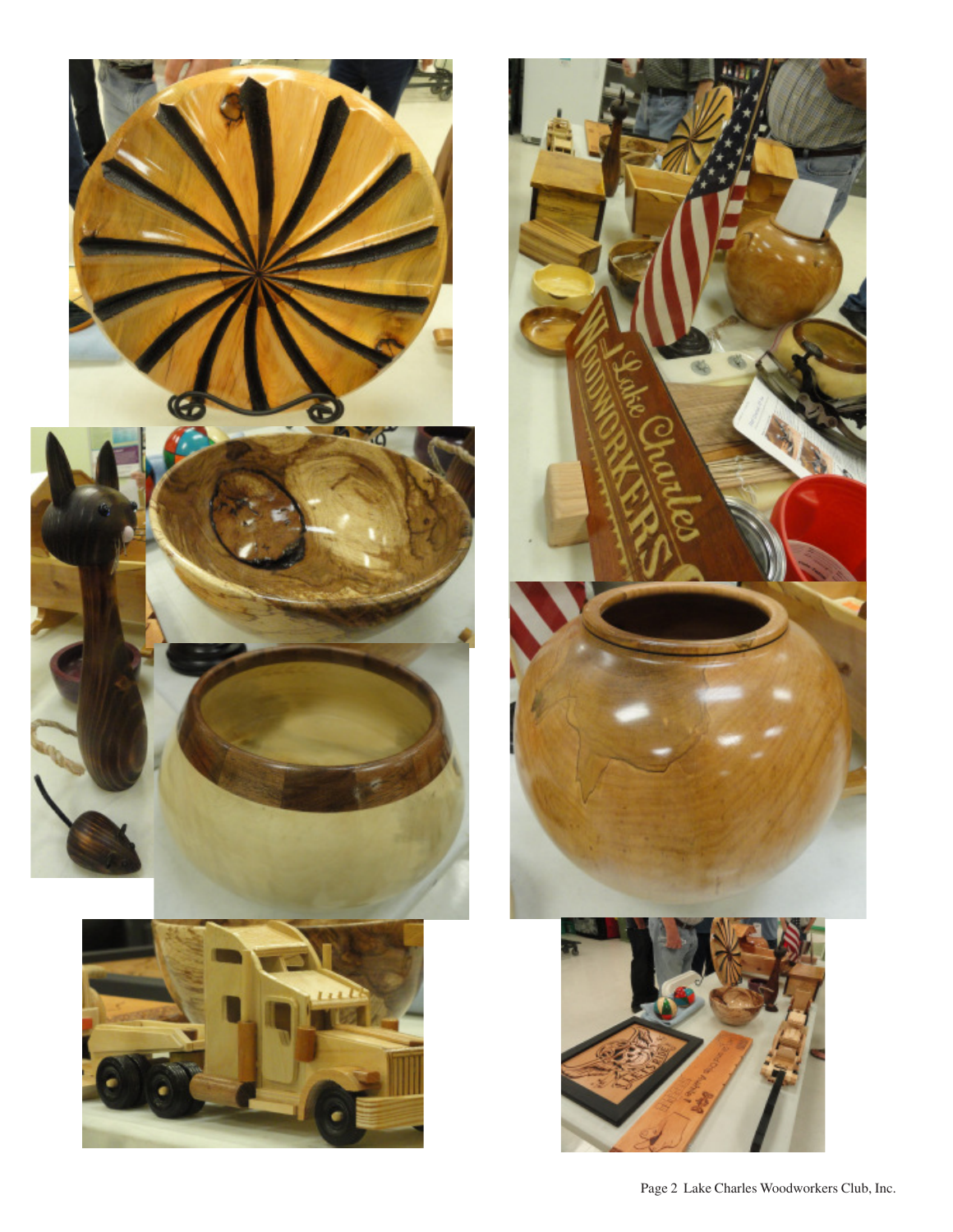## Block Plane Thoughts

A sharp, properly adjusted hand plane allows a woodworker to peel a whisper-thin shaving from wood while leaving a surface of unsurpassed quality. Darren Hood reminded us of this when he brought a wonderful old Stanley Model 113 to Show and Tell. That's why these venerable tools—planes go back to Roman times—still fit into today's shop. And, among hand planes, the block plane ranks near the top for versatility and convenience.

Using a block plane feels very natural--and very craftsmanlike. You hold it in one hand, with the rounded top of the iron cap in your palm. When you push the plane forward, you also press the sole down against the wood.

A block plane handles many tasks, including some that would be difficult or even unsafe to perform with power tools. With one, you can erase mill marks. Rely on the block plane to wipe out the wavy machine-milling marks on lumberyard stock, leaving it satin-smooth. After sawing out your parts, eliminate saw marks with a few passes of the block plane. You can aslo square up small stock. Grab the block plane to true a piece too small to run safely over your jointer. Clamp the plane upside down in your vise, and you can plane parts barely large enough to grasp,

You can also bevel an edge. Turn to the block plane to bevel or chamfer edges, especially on short or narrow pieces. Just draw guidelines, and plane to them. For best results, make several passes, angling the plane across the edge. Planing bevels or chamfers by hand often is almost as fast as machining them, considering setup time. And it's always quieter than routing them. In my shop, setting up the table saw for even a long bevel takes time thought and even some practice with a scrap piece. Doing this with a block plane can take just a few minutes and the result is the same and always a moother cut.

You can plane to a line. When sawing a tapered part, many woodworkers like to cut slightly outside the layout line, then sand down to it. But, shaving down to the line with a block plane results in a nicer surface and a truer edge.

Fiting doors and other parts is simple. You've built a small cabinet and hung the door. But it binds a bit. Instead of taking the door off to rework it, just mark the high spot and shave it off with your block plane. When any project part would fit better if it was just a smidgen narrower or shorter, the block plane can save the day.

And sharpen your shop pencil. I even sharpens flat carpenter's pencils with a block plane. It's quicker, easier, and neater than using a knife. Just be sure to brush off the have three from an ancient Stanley to a more modern one graphite before planing light-colored wood.

The block plane owes its handy size in part to the shallow angle between the blade—or iron—and the sole. This bedding angle is usually in the neighborhood of 20° for block planes. In a bench plane, it's normally about 45°.

Even so, a block plane's cutting edge meets the wood at about the same angle as a bench plane's. That's because the bevel on the block plane's iron faces up. (For a block plane, the angle of the cutting edge to the work equals the bedding angle plus the iron's bevel angle.)

You'll also find block planes with a bedding angle of about 12°. These low-angle planes slice through wood more easily, but may cause tear-out along the grain. Some woodworkers prefer low-angle block planes for end-grain work.

Tuning benefits any plane, old or new. On a block plane, you should check two main points—sole flatness and iron bedding.

Check the sole with a sheet of 180-grit wet-or-dry sandpaper laid abrasive side up on a flat surface. (A castiron saw table or piece of glass will do.) Retract the iron, and rub the plane sole over the abrasive. Scuff marks indicate high spots on the sole.

To flatten the sole, wet the sandpaper, then continue rubbing the plane sole over it. When the sole shows a uniform scuff pattern, it's flat. Polish it, following the same procedure with progressively finer sandpaper grits.

To check the bedding, extend the iron. Then, inspect the back of the mouth to determine how solidly it supports the iron. If gaps appear between the back of the iron and the back of the mouth, or if the iron rocks in the throat, remove the iron and carefully file down the high spots in the plane. Check the cap for full contact, too. Solid bedding helps prevent chatter.

Sharpen the iron to a 25-30° bevel. Position it in the plane's body, bevel up, engaging the appropriate notch over the tang on the adjuster, when applicable. Center the iron in the throat, and install the iron cap.

Extend the cutting edge slightly past the sole. (Determining the proper amount of protrusion takes some trial and error; the thickness of a business card is a good starting point.) Square the end with the mouth, and then tighten the iron cap.

Some block planes feature an adjustable mouth. To regulate the length of the mouth opening, turn the front knob to loosen the sliding part, and move the eccentric lever. Generally, a smaller opening suits finer work.

Get a block plane if you don't already have one. I with an adjustable throat.